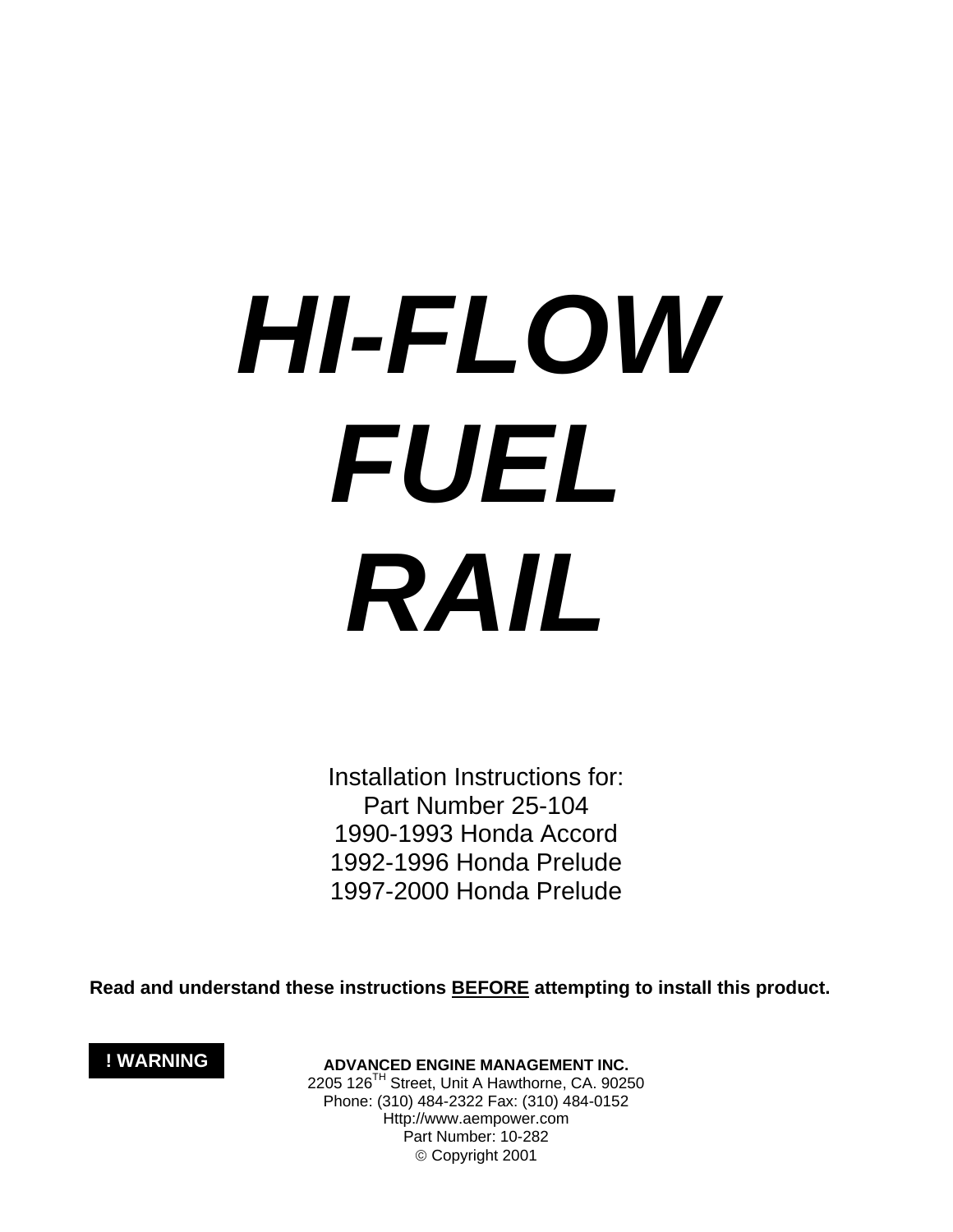- **Do not smoke while working on the fuel system.**
- **Keep open flames or sparks away from your work area.**
- **Be sure to relieve fuel pressure while engine is off.**

## **1) Getting started**

- a) Make sure vehicle is parked on a level surface.
- b) Set parking brake.
- c) **Disconnect the negative cable from the negative battery terminal.**
- d) If engine has run within the past two hours let it cool down.
- e) Clean the area around the fuel rail so that dirt cannot get into the engine.

Note it is recommended to:

- Replace the washer between the service bolt and the special banjo bolt whenever the service bolt is loosened. (where equipped)
- Replace all washers whenever the bolts are removed.
- Replace all cushion rings, seal rings and fuel injector insulators when fuel rail is disassembled.

## **2) Relieving fuel pressure**

- a) Remove the fuel fill cap.
- b) On models equipped with a 6mm service bolt. (illustrated below) If your vehicle is not equipped with a 6mm service bolt, then proceed to step c.
	- i) Use a box end wrench on the 6mm service bolt on top of the fuel filter or fuel rail, while holding the special banjo bolt with another wrench.
	- ii) Place a rag or shop towel over the 6mm service bolt.
	- iii) Slowly loosen the 6mm service bolt one complete turn.
	- iv) Leave service bolt loose until all pressure has been relieved.
	- v) Tighten service bolt to 10 lbf-ft.



Fuel Filter

- c) On models not equipped with a 6mm service bolt.
	- i) Use a box end wrench on the 12mm banjo bolt on top of the fuel filter.
	- ii) Place a rag or shop towel over the 12mm banjo bolt.
	- iii) Slowly loosen the 12mm banjo bolt one complete turn or until all pressure has been relieved.
	- iv) Torque the 12 mm banjo bolt to 25 lbf-ft.

# **3) Stock fuel rail, injectors and fuel pressure regulator removal**

## **Refer to following vehicle-specific diagrams for proper disassembly.**

- a) Disconnect the fuel inlet fitting at the fuel rail.
	- Be careful not to lose either of the two crush washers.
- b) Disconnect the wire connectors from the fuel injectors.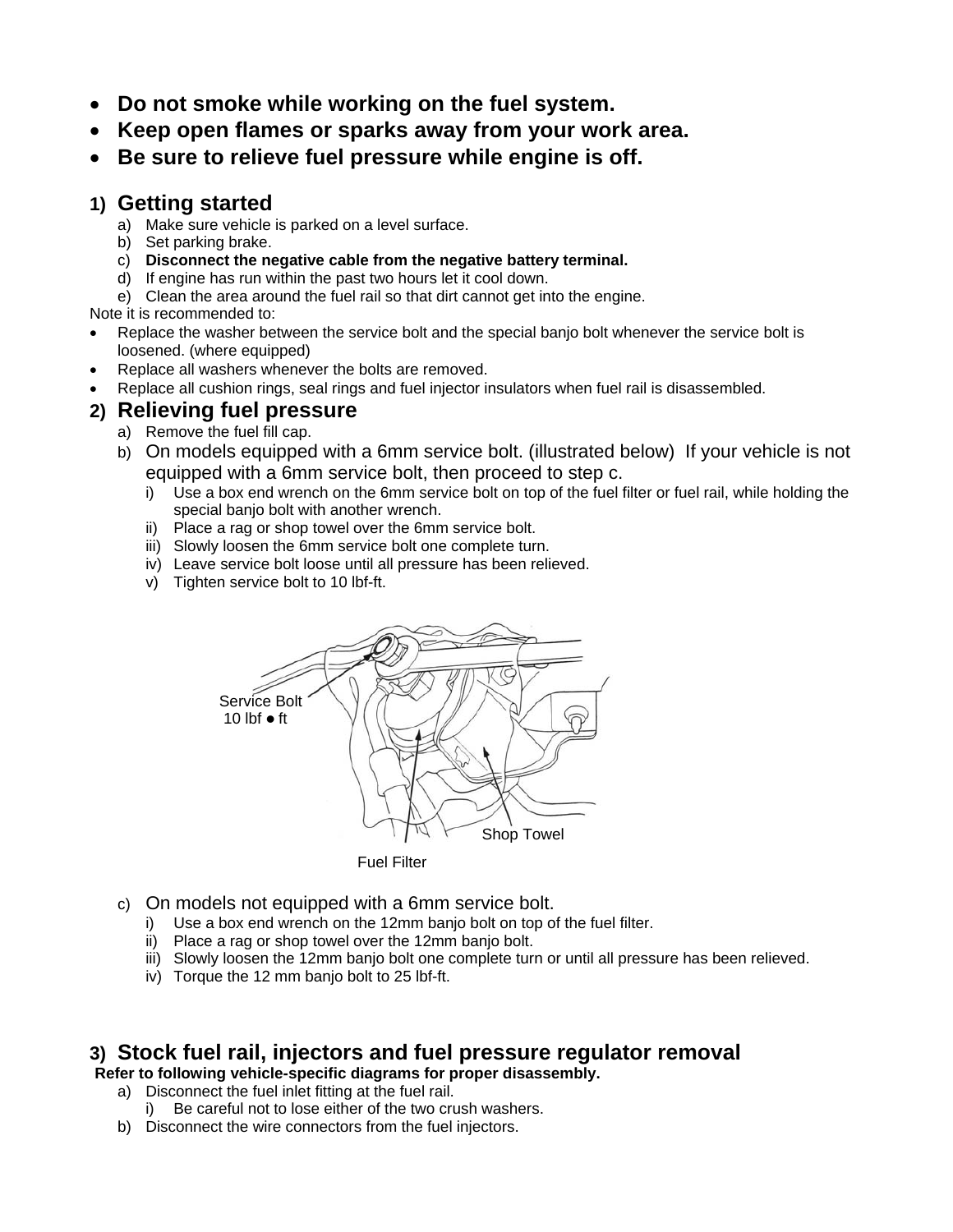- c) Disconnect the vacuum hose from the fuel pressure regulator.
- d) Place a rag or shop towel over the fuel pressure regulator.
	- i) Remove the two 6mm retaining bolts.
	- ii) Position the fuel pressure regulator out of the way.
- (1) Be careful not to loose the o-ring that goes between the fuel rail and the fuel pressure regulator.
- e) Loosen and remove the retainer nuts/bolts on the fuel rail, injector harness, and any other components that may be bolted to the fuel rail.
- f) Disconnect the fuel rail.
- g) Remove the fuel injectors from the intake manifold.
	- i) Some models have an injector insulator on the injector tip (the end of the injector that goes into the intake manifold) and some models do not. Note the arrangement your model has and be sure to reassemble the injector assembly correctly.
- h) Inspect all seals, o-rings, and washers. If any of these components look at all worn or damaged, then replace with genuine Honda parts.

#### **Fig. 1a: 90-93 Accord**



**Fig. 1b: 92-96 Prelude**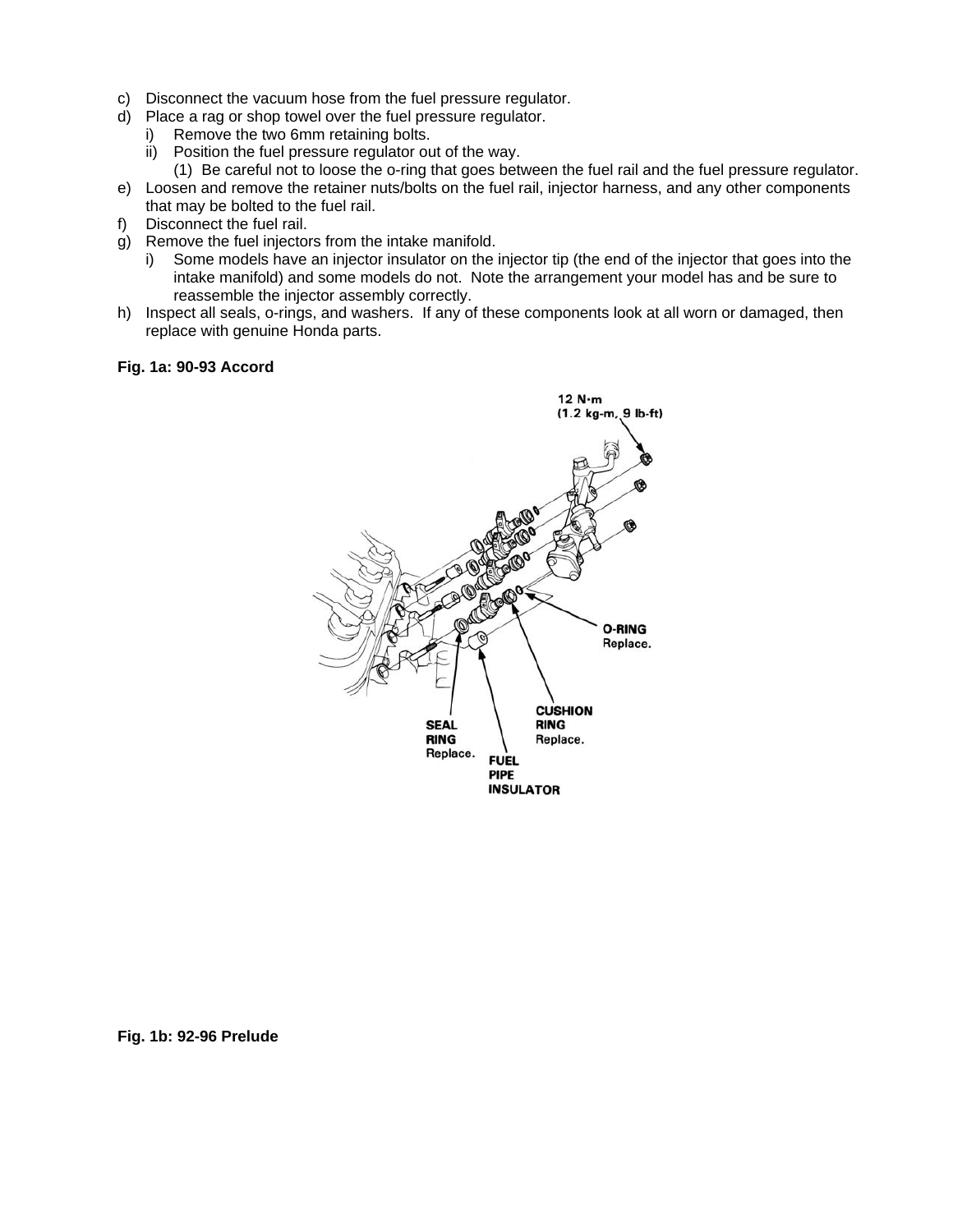

**Fig. 1c: 97-00 Prelude**